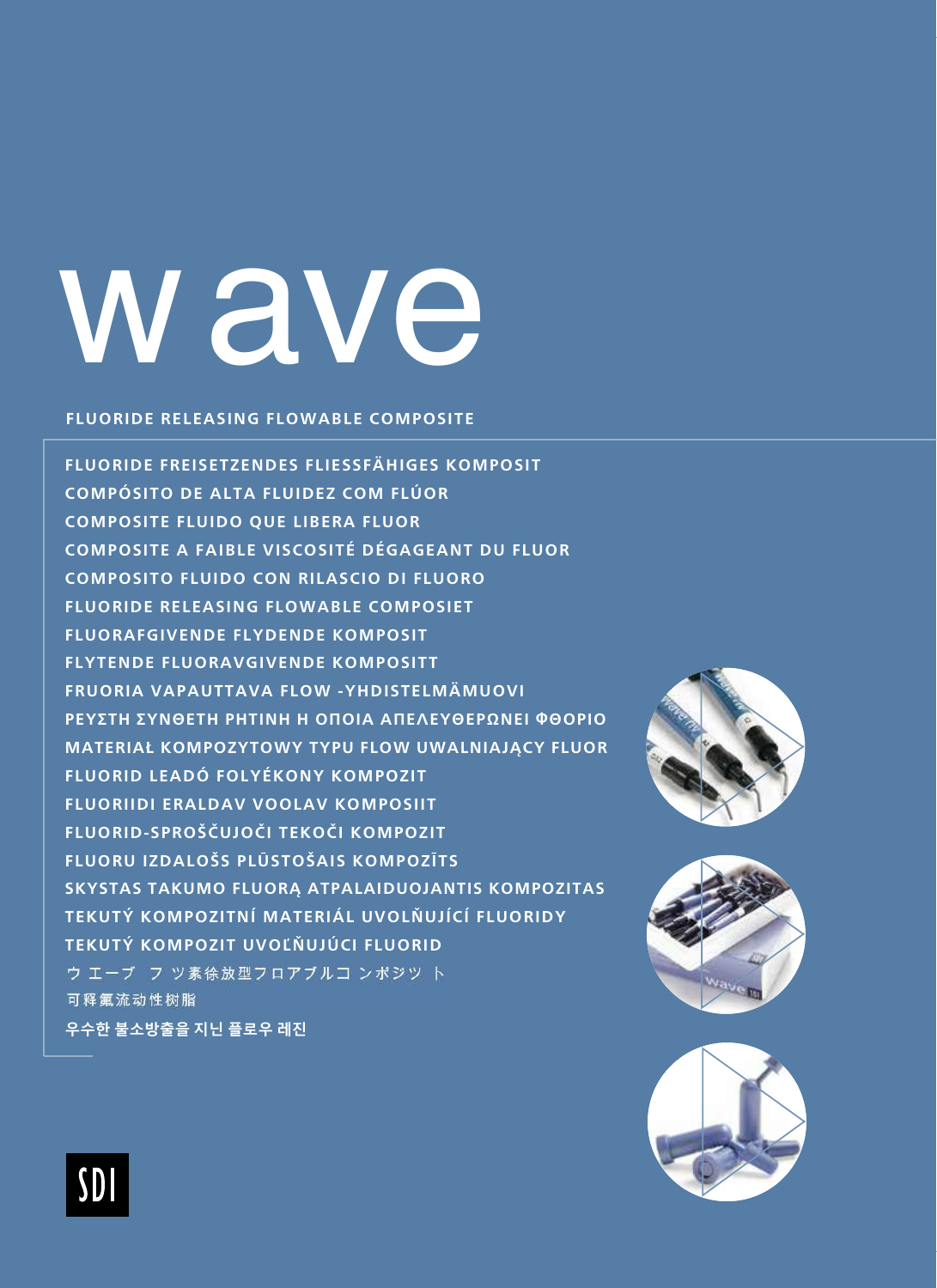### 모든 케이스에 적용 가능한 플로우 레진



#### 모든 수복물에 적용 가능

- Class V 수복
- Tunnel / air abrasion 프렙
- Pit & Fissure 실란트
- 와동 크기가 작은 Class I, II, III, IV 수복.
- 방사선 불투과성의 배이스 라이너
- 치경부 마모증
- 임플란트 실링
- Incisal abrasion
- 에나멜 결손부위 수복
- Minor 코어 빌드업
- 템포러리 크라운
- 포세린, 세라믹, 컴포지트 비니어 시멘트
- 요동치 스프린트
- Fiber Bridge 접착
- 유치 수복
- 포세린 수복 Repair
- 인래이, 온래이, 크라운 프렙 시 언더컷 Block Out
- 변색 부위 커버
- Tooth Jewelry 접착
- Ceramic Inserts

3가지 점도



2분 동안 90° 각도에서 흐름성 비교

여러 종류의 점도를 가지고 있어, 시술자가 어떠한 조건에서도 점도 선택이 용이합니다.

SDI 플로우레진 비교상품

| Wave    | UltraSeal XT Plus*            |  |
|---------|-------------------------------|--|
|         | Premise Flowable*             |  |
| Wave MV | Filtek Supreme Plus Flowable* |  |
|         | Heliomolar Flow*              |  |
|         | Tetric Flow*                  |  |
| Wave HV | Revolution Formula 2*         |  |
|         | Flow-It! ALC*                 |  |
|         | Point 4 Flowable*             |  |
|         | Filtek Flow*                  |  |
|         | AeliteFlo IV <sup>*</sup>     |  |
|         | <b>Fsthet-X Flow*</b>         |  |
|         | AeliteFlo*                    |  |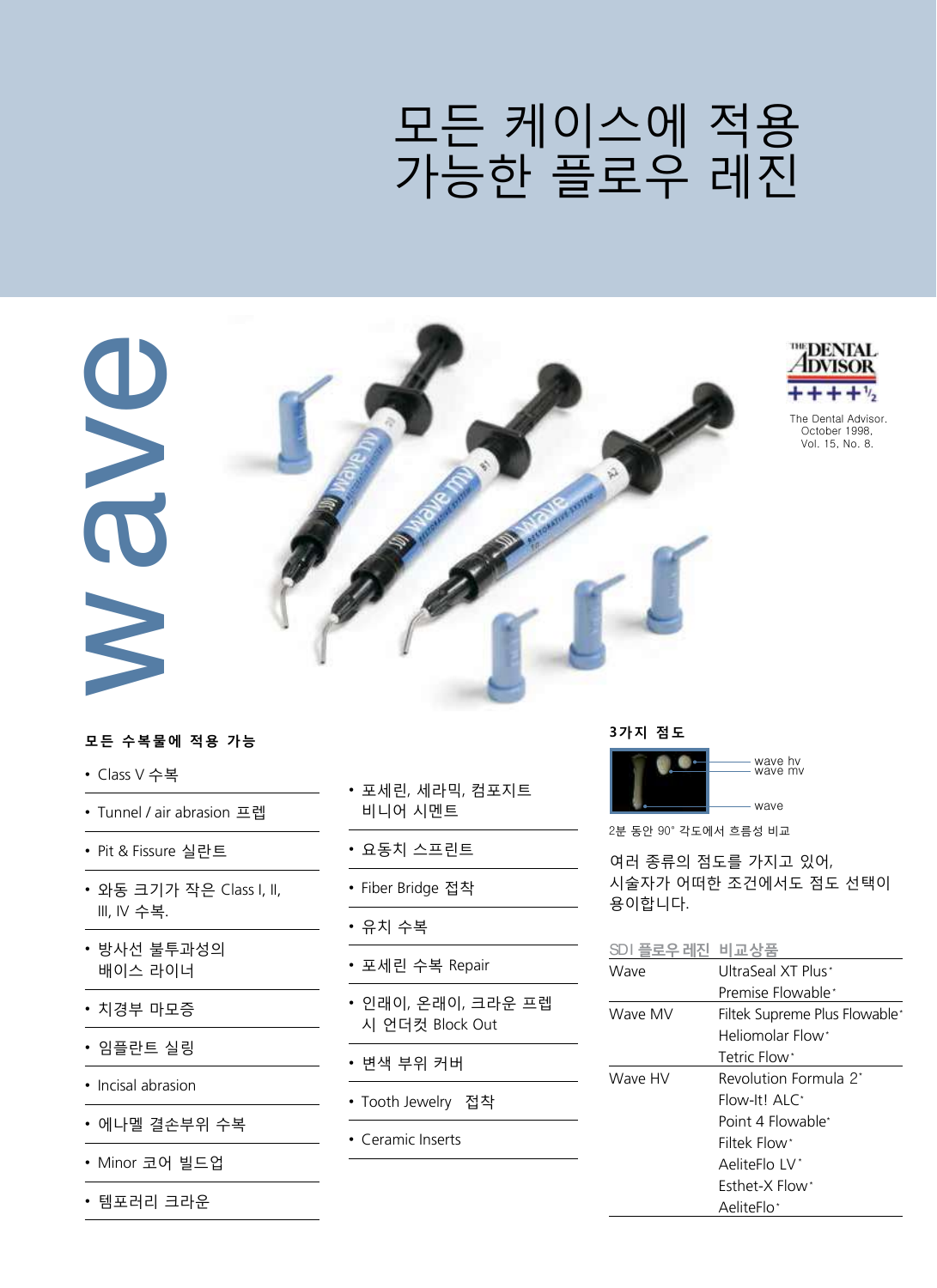#### 나노 필러 Stae

향상시켰습니다. 이 특별히 처리된 나노필러 때문에 도포 시 재료가 Wave, Wave MV, Wave HV 는 특별한 32.4 공법의 나노 필러를 포함하고 있어 광택성, 마모저항성, 강도를 부드럽게 나옵니다. Optibond Solo\*

#### 필러 함유량

343 Wave, Wave MV, Wave HV 모두 높은 필러 함유량을 가지고 있어 우수한 마모저항성을 지닙니다.



#### 우수한 불소방출

불소의 충치 억제 효과는 치아 재광화를 향상시키고 에나멜 탈회를 Tetric Flow\* ...ㅎ ... ㅎㅎ . . .<br>억제시킵니다. 구강 내 조건에서 Wave, Wave MV, Wave HV 의 불소 이온이 레진에서 방출되어 인접치에 44% 영향을 미칩니다. 불소이온의 전달자 역할을 하는 타액이 레진과 치아를 이동하면서 이온도 함께 이동합니다. 4세시십니  $A \cap \mathbb{R}$ 



#### **Fluorescence**

Wave, Wave MV, Wave HV 는 자연형광 물질을 포함하고 있어, 자외선 빛에서 자연치아와 똑같이 보여집니다.



Wave on natural teeth under UV light

#### 압축 강도

Wave, Wave MV, Wave HV 는 높유 압축강도를 가지고 있어 사용 범위가 넓습니다.

#### MPa @ 1 hour\*\*

| Wave                  |     |
|-----------------------|-----|
|                       | 345 |
| Revolution Formula 2* |     |
|                       | 346 |
| Tetric Flow*          |     |
|                       | 343 |
| Flow-It!ALC*          |     |
|                       | 254 |
| Aeliteflo*            |     |
|                       | 322 |
| Filtek Flow*          |     |
|                       | 320 |

#### UDM A

Wave 의 UDMA 레진 시스템은 수축을 최소화 시키고 술후 민감성을 감소시킵니다.  $\frac{1}{2}$  filler  $\overline{4}$ 

#### 독특한 쉐이드

Wave 의 14가지 쉐이드는 모든 전치부 / 구치부 수복에 이상적입니다. A1, A2, A3, A3.5, B1, B2, B3, C2, C3, D3, OA2, incisal, gingival, bleach. Gingival 쉐이드는 。。<br>노인환자의 치경부 마모증에 적합하며, B1 보다 밝은 치아에는 Bleach 쉐이드를 사용하시고, semi translucent 쉐이드인 Incisal 은 레진 수복의 마지막 층을 수복하는데 매우 적합합니다. YO TE' ᆂᆮᆋᄸ

#### 방사선 불투과성 20

Wave, Wave MV, Wave HV 는 X-Ray 상에서 모두 잘 보이기 때문에 경계면에서 2차 우식을 쉽게 확인할 10 수 있습니다.

#### 팁 길이 비교 0

Wave 의 캡슐팁의 길이는 타사제품의 8.7mm 보다 40% 긴 12.2mm 입니다. 팁이 길기 때문에 접근하기 어려운 부위까지 쉽게 시술할 수 있습니다. Duration of immersion in distilled water at 37˚C (days)





Instruct ons:

-

MPa @ 1 hour